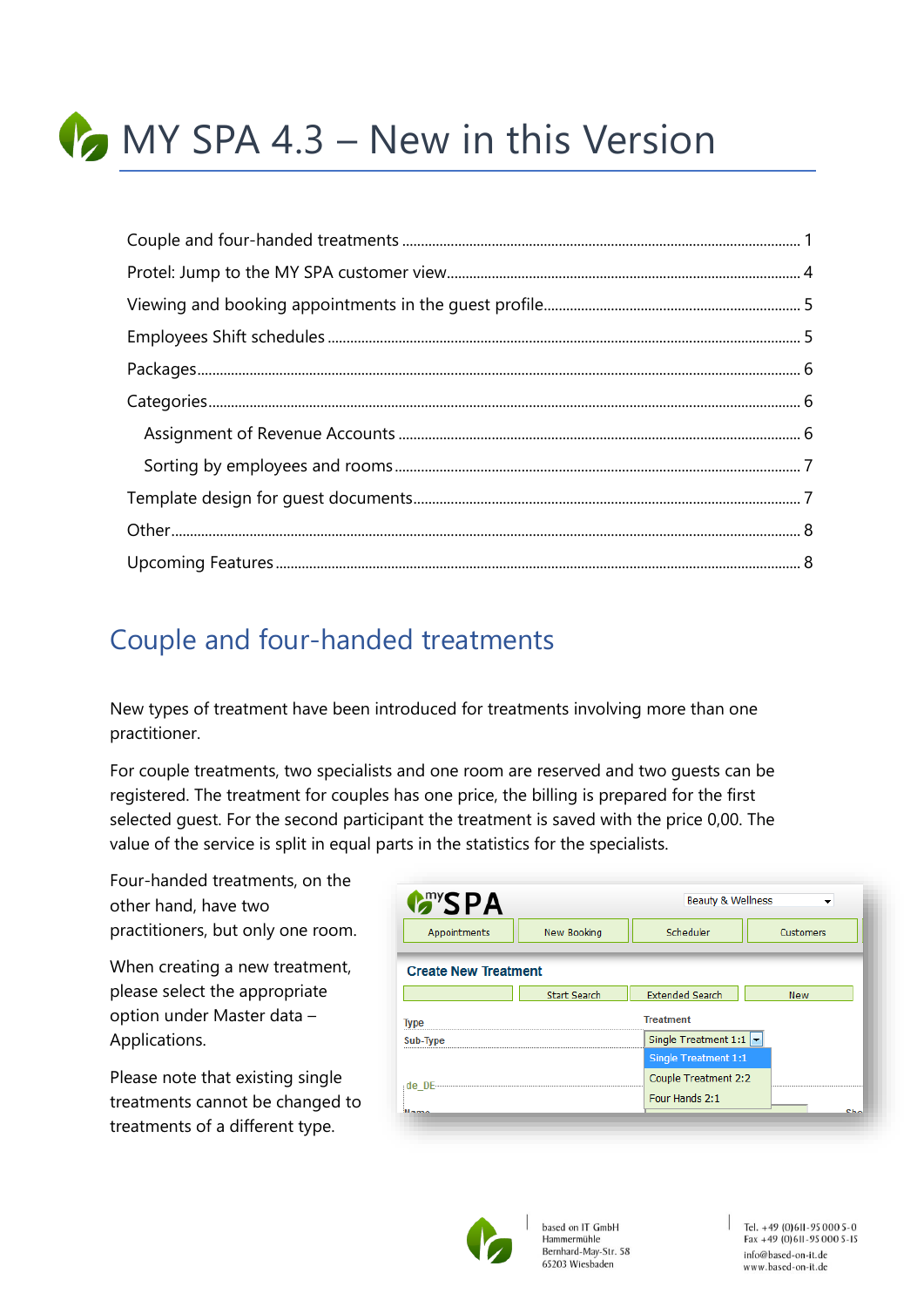When the appointment is booked, the system checks in the background whether two qualified therapists are available:

|              | New Booking<br>Appointments      | Scheduler                                | Customers               | Main Settings                     | Reporting |                          |
|--------------|----------------------------------|------------------------------------------|-------------------------|-----------------------------------|-----------|--------------------------|
|              | <b>MY SPA :: New Appointment</b> | Heaven for Two 110 m v Select Specialist |                         | Select Specialist v Paar-Wellness |           | $\overline{\phantom{a}}$ |
|              | Monday<br>07/29/2019             | Tuesday<br>07/30/2019                    | Wednesday<br>07/31/2019 | Thursday<br>08/01/2019            |           | Friday<br>08/02/2019     |
| <b>12 PM</b> |                                  |                                          |                         |                                   |           |                          |
| 1 PM         |                                  |                                          |                         |                                   |           |                          |
| 2 PM         |                                  |                                          |                         |                                   |           |                          |

Also in the appointment's details and when appointments are postponed, two specialists are booked and their availability checked, as well as two guests (optional).

The first guest is regarded as the main customer for whom billing is carried out.

The second participant can be entered, but it is not necessary. An appointment sheet is also created for the second guest and the treatment is recorded in his or her history with a price of 0.00.

The appointment with his guests and handlers is kept in all calendar views and lists all participants and you can jump directly to his guest profile by clicking on his name. In the personnel overview, the appointment can also be moved individually from one specialist to another.



| Treatment         | Heaven for Two 110 min              |
|-------------------|-------------------------------------|
| Room              | Paar-Wellness                       |
| Specialist        | Alex<br>$\blacktriangledown$        |
| Specialist        | Andreas<br>$\overline{\phantom{a}}$ |
| Day               | 08/01/2019                          |
| Time              | 13:00 until 14:50                   |
|                   |                                     |
| <b>Total time</b> | 13:00<br>until 15:00                |
| Price             | 250,00<br><b>EUR</b>                |
| Customer          | Gable, Clark<br>$\mathcal{L}$       |
| Customer          | ρ                                   |
| Comment           |                                     |
|                   |                                     |
|                   | лź                                  |
| Fixed             | Specialist Room Date                |



based on IT GmbH Hammermühle Bernhard-May-Str. 58 65203 Wiesbaden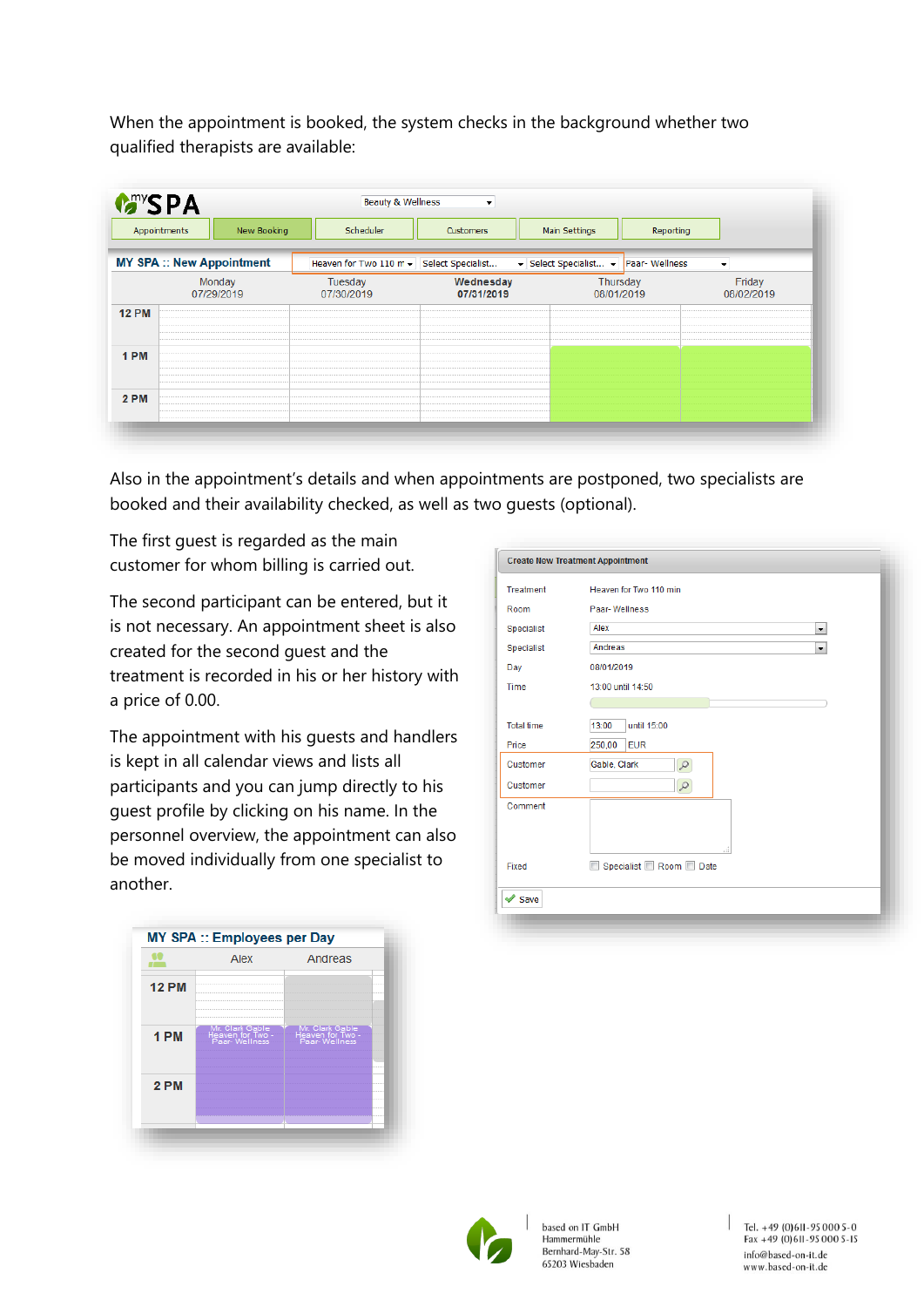| <b>Treatment of Andreas Olenberg</b><br>Heaven for Two 110 min from 08/01/2019 (13:00:00)<br>$\overline{v}$<br>Tip for Andreas Olenberg | Price<br>250,00                      | <b>EUR</b> | <b>End price</b><br>250,00<br><b>EUR</b><br><b>EUR</b> |                                |
|-----------------------------------------------------------------------------------------------------------------------------------------|--------------------------------------|------------|--------------------------------------------------------|--------------------------------|
| <b>Tip for</b><br>Alexandra Adams<br>▼<br>Other Payment $\sim$<br>Payment Method                                                        |                                      |            | <b>EUR</b><br>5                                        | <b>ustomer</b><br>Heinz Walter |
| Discount percentage                                                                                                                     |                                      |            |                                                        | Heinz Walter                   |
| <b>晶 Pay</b><br>\v] Pay and intermediate document                                                                                       |                                      |            |                                                        | <b>Jark Schmidt</b>            |
| Heaven for Two 110 min $(+0+10)$                                                                                                        | Andreas Olenberg,<br>Alexandra Adams | 13:00      | Paar-Wellness                                          | Clark Gable                    |

The tip is proposed for the first guest entered. Please enter the tip for the second employee in the free field.

Would the second registered guest like to take over the bill? Then please exchange the guest names of the 1st and 2nd position.

Details of the second guest of a couple treatment can be found by clicking on the icon: ത

| Paar Massage 60 min (+5+5)           |                                      |            |                       |  |  |  |
|--------------------------------------|--------------------------------------|------------|-----------------------|--|--|--|
| <b>Couple Treatment Details</b><br>× |                                      |            |                       |  |  |  |
| Name                                 | <b>Specialists</b>                   | Price      | <b>Booking Date</b>   |  |  |  |
| Paar Massage                         | Charlotte Ziegler, Christina Firenze | 120,00 USD | 08/05/2019 (14:49:24) |  |  |  |
| <b>Main Guest</b>                    | <b>Ellen Ripley</b>                  |            |                       |  |  |  |
| 2. Guest                             | <b>Betty Garrett</b>                 |            |                       |  |  |  |

All names of guests and therapists mentioned here are links that will take you to the customer mask/staff calendar.

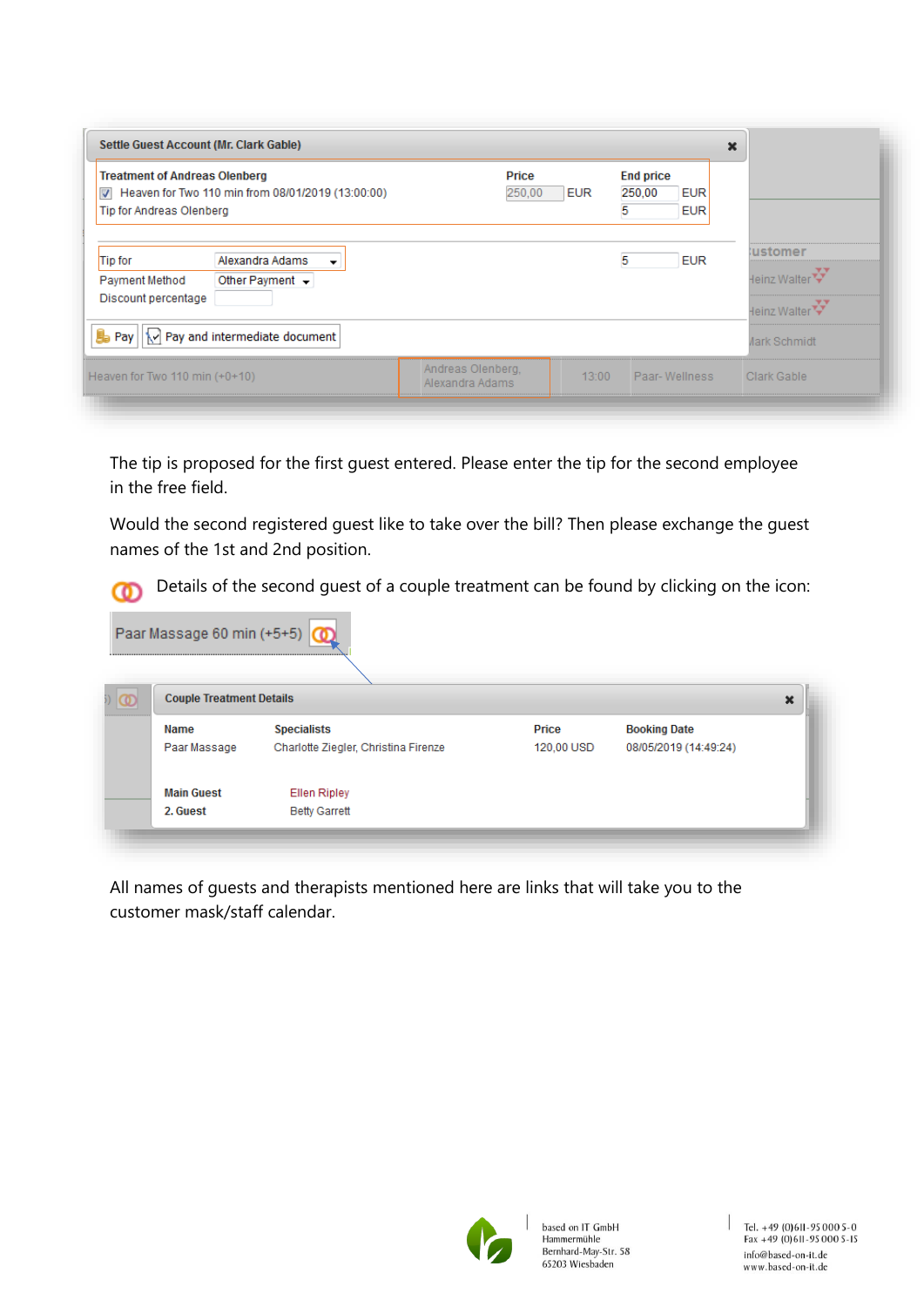### <span id="page-3-0"></span>Protel: Jump to the MY SPA customer view

It is now possible to jump directly from the protel reservation and guest profile to the MY SPA customer mask and the main guest's calendar. Here not only his currently entered appointments are displayed, but also appointments can be booked directly for him. Please note: this adjustment must be executed by your protel supervisor.

| <b>Fo</b> Navigator                                                                                                                                                                                                                                                                                                                                                                                                                                     | $\Box$<br>X                                                                                                                                                                                                                                                                                                                                                                                                                                                                                                                                                                                                                                                                                                                                                                                                                                                                                                                                                                                                                                                                                                                                                                                                                                                                                                                                                                                                                                                                                                                                                                                                  |
|---------------------------------------------------------------------------------------------------------------------------------------------------------------------------------------------------------------------------------------------------------------------------------------------------------------------------------------------------------------------------------------------------------------------------------------------------------|--------------------------------------------------------------------------------------------------------------------------------------------------------------------------------------------------------------------------------------------------------------------------------------------------------------------------------------------------------------------------------------------------------------------------------------------------------------------------------------------------------------------------------------------------------------------------------------------------------------------------------------------------------------------------------------------------------------------------------------------------------------------------------------------------------------------------------------------------------------------------------------------------------------------------------------------------------------------------------------------------------------------------------------------------------------------------------------------------------------------------------------------------------------------------------------------------------------------------------------------------------------------------------------------------------------------------------------------------------------------------------------------------------------------------------------------------------------------------------------------------------------------------------------------------------------------------------------------------------------|
| Gast<br>Mustermann<br>Name:<br>Max<br>Herr<br>Vomame:<br>Firma:<br>Strasse:<br>PLZ / Ort:<br>VIP<br>Geb.-Dat:<br><br>$\checkmark$                                                                                                                                                                                                                                                                                                                       | ⊟ <sup></sup> ♡ Gesamtsaldo: 0.00<br>OK<br><b>The Belastungen: 0,00</b><br>Abbrechen<br>Zahlungen: 0,00<br>由 << A: Mustemann 0,00<br>Hilfe<br>E Kategoriearten<br><b>The Fixleistungen</b><br>in 8 Zusätzliche Reservierungsinformationen<br>Memo<br><b>O</b><br>DK Menü<br>Traces                                                                                                                                                                                                                                                                                                                                                                                                                                                                                                                                                                                                                                                                                                                                                                                                                                                                                                                                                                                                                                                                                                                                                                                                                                                                                                                           |
| $\hat{\rho}_{\rm N}$<br>$\sim$<br>Reservierung<br>02.09.18<br>09.09.18<br>$An/Ab$ :<br>ZP-Reserv.<br>ResStatus:<br>Definitiv(D)<br>$\ddot{}$<br>Fa:                                                                                                                                                                                                                                                                                                     | in 189 Verknüpfte Karteien<br>Res.-Hist.<br>由 图 Vermietbare Objekte<br>Res.-Texte<br>MY SPA Behandlung planen<br>MY SPA Kundenprofil öffnen<br>e<br>Namensw.<br>Sharer anl.<br>Gasthistory                                                                                                                                                                                                                                                                                                                                                                                                                                                                                                                                                                                                                                                                                                                                                                                                                                                                                                                                                                                                                                                                                                                                                                                                                                                                                                                                                                                                                   |
| Suite L<br>Kategorie:<br>$\checkmark$<br>Gp:<br>Rb:<br>400 unbekannt<br>Zimmer-Nr:<br>$\checkmark$<br>Sc:<br>$\overline{2}$<br>$\overline{0}$<br>$\mathbf 0$<br>Erw./ Kin.:<br><b>ZPU</b><br>FL.<br>$\Box$ Neu<br>$0.00$ EUR<br>Preis:<br>ÜF<br>Gültiger PT:<br>Preisinfo<br>Verfügbare PT: (Anzeigen)<br>Preistyp Ändem<br><b>OF</b><br>Nächster PT:<br>Notiz <sub>1:</sub><br>Notiz 2:<br>02.09.18 - 09.09.18 400 Suite L<br>$\rho_{\rm b}$<br>$\cup$ | Gast - Bearbeiten: Mustermann Max Herr<br>$\Box$<br>$\times$<br>Familie<br>Rechnungen<br>Texthistory<br>Fotos<br>Zusatzbemerkung<br><b>Traces History</b><br>Adressen<br>Pers. Daten<br>Debitoren<br>Wünsche<br>Umsatz<br>Marketing<br>Preise<br>Master<br>Future<br>History<br>Anrede<br>E-C Karteistatus für: 193<br>Mustermann<br>Nachname:<br>X Gehört nicht zu meinen Favoriten<br>Adresse ist nicht verifiziert<br>Nachname 2:<br>Kontakt Opt-In/Out<br>Max<br>Vomame:<br>Datum/<br>Kartei ist nicht geschützt<br>Suchname: Mustermann<br>Deutsch<br>$\checkmark$<br>Sprache:<br><b>E</b> 1 Adressen<br>Herr<br>$\checkmark$<br>Geschl.:<br>Anrede:<br><b>TE</b> Hauptadresse<br>Titel:<br>St. (K)ommunikationsmethoden<br><b>Sol</b> Telefon:<br>Sehr geehrter Herr Mustermann<br>Per. Anrede:<br><b>Co</b> Fax:<br>A - Österreich<br>Nationalität:<br>$\checkmark$<br>Mobiltelefon:<br>EMail:<br>C Twitter:<br>Adressen<br>Hauptadresse<br>$\checkmark$<br>Adresse:<br>Weitere Kommunikationsmethoden<br>$\left\langle \right\rangle$<br><b>The Hotel Member ID:</b><br>Strasse1:<br>MY SPA Kundenprofil öffnen<br>Strasse2:<br><b>The Funktionen</b><br>ar Neue Kartei anlegen<br>Strasse3:<br>protel Match and Merge<br>A - Österreic $\vee$<br>Land:<br>Externe Applikation aufrufen<br>$Plz - Ort$ :<br>Kartei drucken<br>Microsoft MapPoint Routenplaner<br>$\checkmark$<br>Region:<br><b>B</b> Microsoft Outlook Interface<br><b>Bildschimtastatur</b><br>Adresse speichem<br>Löschen<br>Dokumentenscanner<br>Adresse ist verifiziert<br>Outlook Abgleich<br>Kartei sobald wie möglich löschen |
|                                                                                                                                                                                                                                                                                                                                                                                                                                                         | OK<br>Abbrechen<br>Hilfe                                                                                                                                                                                                                                                                                                                                                                                                                                                                                                                                                                                                                                                                                                                                                                                                                                                                                                                                                                                                                                                                                                                                                                                                                                                                                                                                                                                                                                                                                                                                                                                     |



based on IT GmbH Hammermühle Bernhard-May-Str. 58 65203 Wiesbaden

 $\begin{array}{|l|}\n\hline\n\end{array} \text{Tel. +49 (0) 611-95 000 5-0\n\begin{array}{l} \n\text{Fa}x + 49 (0) 611-95 000 5-15\n\end{array}$ info@based-on-it.de www.based-on-it.de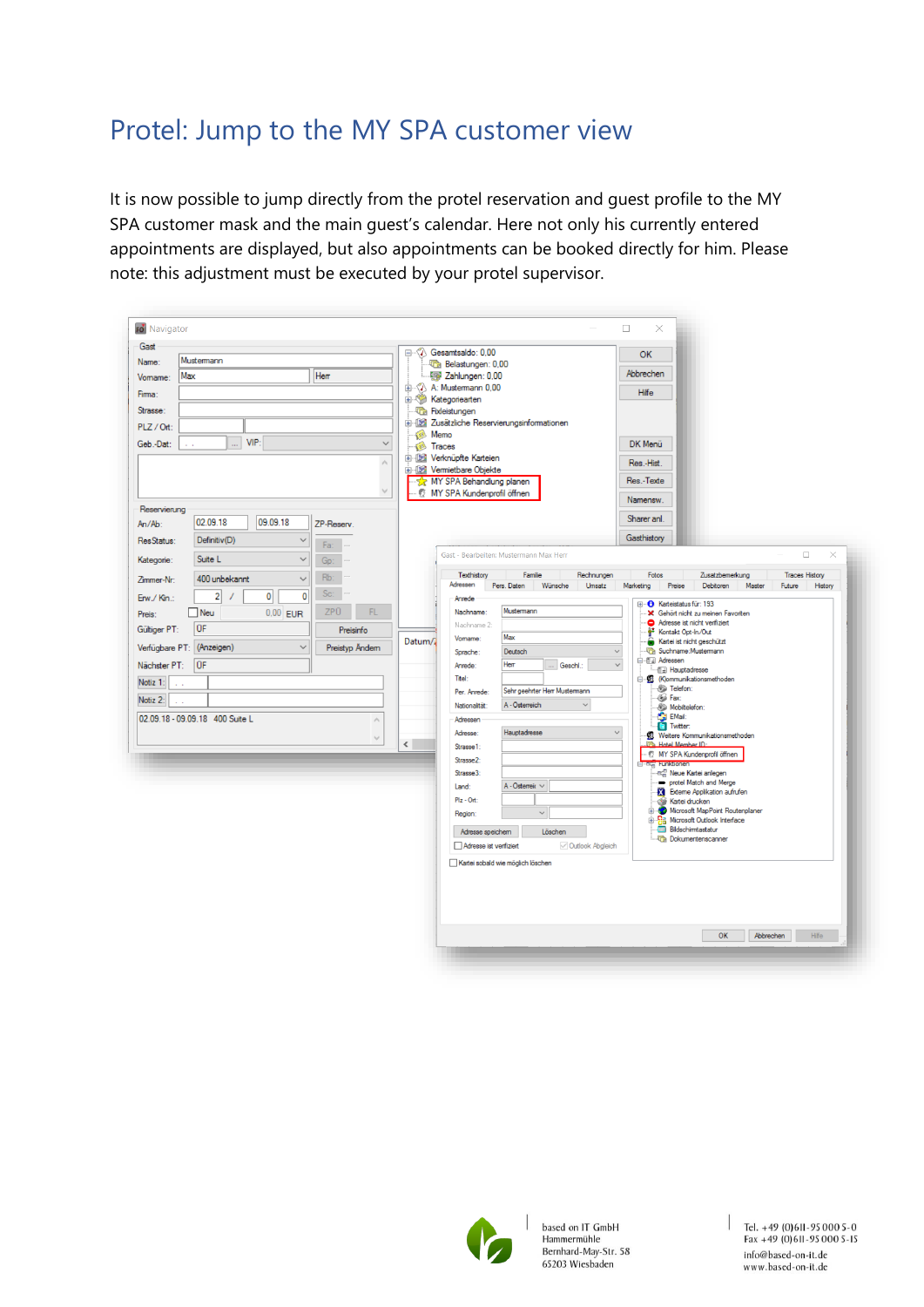## <span id="page-4-0"></span>Viewing and booking appointments in the guest profile

In the customer mask you will find a new button 'Date booking'. By clicking on this button you will not only see the customer's appointments in the overview, but you can also book further appointments for the guest directly.

| Print PDF   I Appointment   Print Certificate<br>$\mathbb{B}$ Pay<br>S CSV Export<br>Proof of<br>Print Appointments<br>Upselling<br>New reservation and display of current<br>appointments |                                  |                                          |                         |                                                   |  |  |
|--------------------------------------------------------------------------------------------------------------------------------------------------------------------------------------------|----------------------------------|------------------------------------------|-------------------------|---------------------------------------------------|--|--|
|                                                                                                                                                                                            | <b>MY SPA :: New Appointment</b> | Ayurveda Massaging 3 v Select Specialist | $\left  \cdot \right $  | Select Room<br>$\blacktriangledown$               |  |  |
|                                                                                                                                                                                            | Monday<br>07/29/2019             | Tuesday<br>07/30/2019                    | Wednesday<br>07/31/2019 | Thursday<br>08/01/2019                            |  |  |
| <b>9 AM</b>                                                                                                                                                                                |                                  |                                          |                         |                                                   |  |  |
| <b>10 AM</b>                                                                                                                                                                               |                                  |                                          |                         |                                                   |  |  |
| <b>11 AM</b>                                                                                                                                                                               |                                  |                                          |                         |                                                   |  |  |
| <b>12 PM</b>                                                                                                                                                                               |                                  |                                          |                         |                                                   |  |  |
| 1 PM                                                                                                                                                                                       |                                  |                                          |                         | Mr. Clark Gable<br>Heaven for Two - Paar-Wellness |  |  |
| 2 PM                                                                                                                                                                                       |                                  |                                          |                         |                                                   |  |  |
| 3 PM                                                                                                                                                                                       |                                  |                                          |                         |                                                   |  |  |

# <span id="page-4-1"></span>Employees Shift schedules

The weekly assignment of previously defined work schedules can now be entered repeatedly.





based on IT GmbH Hammermühle Bernhard-May-Str. 58 65203 Wiesbaden

Tel. +49 (0)611-95 000 5-0<br>Fax +49 (0)611-95 000 5-15 info@based-on-it.de www.based-on-it.de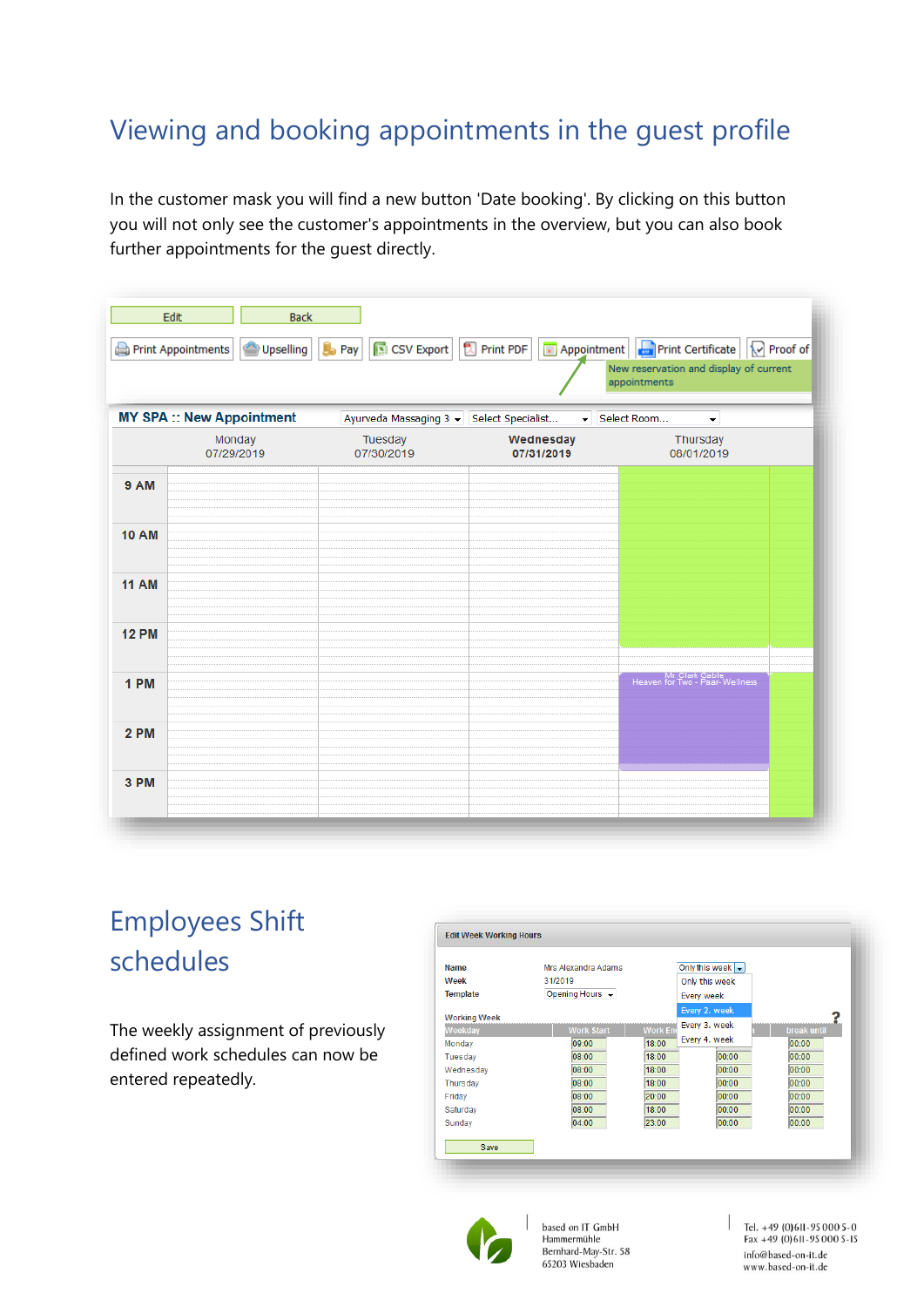### <span id="page-5-0"></span>Packages

When creating a new package, the same view of editing a package is now shown; the selection of a certain package component is done via an input field.

| <b>Package Name</b>      | Asian Comfort                                          |       |            |   |
|--------------------------|--------------------------------------------------------|-------|------------|---|
| Price                    | EUR $\leftrightarrow$ 200,00 EUR $\bullet$<br>250      |       |            |   |
| <b>Account-ID</b>        | 0                                                      |       |            |   |
| <b>Active</b>            | $\overline{\mathcal{A}}$                               |       |            |   |
|                          |                                                        |       |            |   |
|                          | Indian Head Massage 30 min (+0+10)                     | 29,74 | <b>EUR</b> | ⊜ |
|                          | Sheadiva Scrub 30 min (+5+10)<br>x                     | 29,00 | <b>EUR</b> | ⊝ |
|                          | Traditionelle Thai Massage 90 min (+5+5)<br>lx.        | 66,91 | <b>EUR</b> | ⊝ |
| <b>Package Component</b> | Paarbehandlung klassisch 30 min (+5+5)<br>$\mathbf{x}$ | 74,35 | <b>EUR</b> | ⊜ |
|                          |                                                        |       |            |   |
|                          |                                                        |       |            |   |
| Accept Changes           | <b>Back</b>                                            |       |            |   |

When adding a new component, the calculation of the proportional prices can be carried out again as a percentage if the arrow to the left is selected. The calculated price can be taken over as the total package price by clicking on the arrow to the left.

# <span id="page-5-1"></span>**Categories**

#### <span id="page-5-2"></span>Assignment of Revenue Accounts

You can now assign revenue accounts to the offer and item categories. If no re accounts have yet been assigned, the accounts stored there are transferred when you create a new account. However, these sales accounts can be overwritten in the master data of treatments and articles.

| Go Back                                   |                            |                      |
|-------------------------------------------|----------------------------|----------------------|
|                                           |                            |                      |
|                                           |                            |                      |
| (Your query returned 4 matches in total.) |                            |                      |
| <b>Description</b><br>▴▬                  | <b>Translation (en_GB)</b> | <b>Sales Account</b> |

Furthermore, the possibility of translations for use in the online booking route has been added.

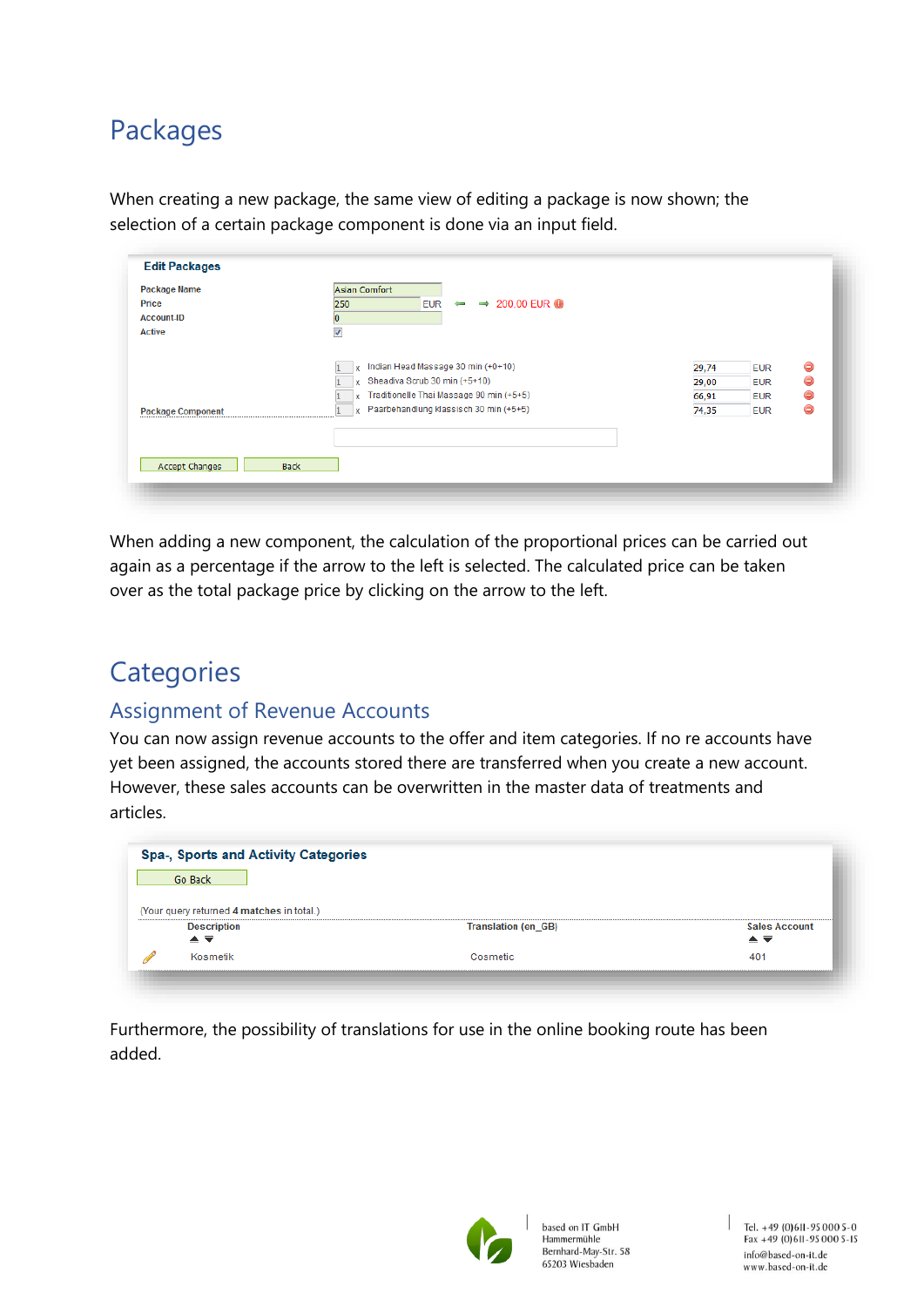#### <span id="page-6-0"></span>Sorting by employees and rooms

The display of possible treatments has been changed according grouping by categories. It is now possible to assign all treatments of a category to an employee or a room with a single click.

| <b>Start Search</b>                 | <b>Extended Search</b><br><b>New</b>                                             |                                                    |                                                                                        |
|-------------------------------------|----------------------------------------------------------------------------------|----------------------------------------------------|----------------------------------------------------------------------------------------|
| <b>Name</b>                         | Activity<br>No                                                                   | tausend                                            |                                                                                        |
| <b>Active</b>                       | $\overline{\mathsf{v}}$                                                          |                                                    |                                                                                        |
| <b>Comment</b>                      | Pilates, Yoga, Couple                                                            |                                                    |                                                                                        |
|                                     |                                                                                  |                                                    |                                                                                        |
| <b>Treatments Category Cosmetic</b> | $\Box$<br>Abhyanga DE Kopie (inactive)                                           | $\Box$<br>Indian Head Massage                      | $\sqrt{v}$ Test (inactive)                                                             |
|                                     | O<br>Abhyanga DE Kopie (inactive)<br>$\Box$<br>Ayurveda Massage Kopie (inactive) | V Paar - Ju<br>Paarbehandlung klassisch            | $\Box$<br>Test-Anwendung (inactive)<br>$\overline{\mathcal{A}}$<br>Variable Behandlung |
|                                     | $\overline{v}$<br>Einzel - Ju (inactive)                                         | Peeling Massage (inactive)                         |                                                                                        |
|                                     | $\Box$<br>Hot Stone Massage Copy (inactive)                                      | Refresh Peeling                                    |                                                                                        |
|                                     | F<br><b>Choose All/None</b>                                                      | $\blacksquare$<br>Choose all active                |                                                                                        |
| <b>Treatments Category Wellness</b> | Abhyanga DE (inactive)<br>n                                                      | <b>Lomi</b> Lomi Nui                               | Vier Hände<br>m                                                                        |
|                                     | n<br>Antistress-Massage 2<br>Heaven for Two<br>n                                 | $\Box$ Love is in the Air<br>$\Box$<br>Mukabhyanga | $\blacksquare$<br>Vier Hände - JU                                                      |
|                                     | $\Box$<br><b>Hot Stone Massage</b>                                               | Traditionelle Thai Massage                         |                                                                                        |
|                                     | <b>Choose All/None</b>                                                           | $\overline{\phantom{a}}$<br>Choose all active      |                                                                                        |
|                                     | All/ None of this category                                                       |                                                    |                                                                                        |
| <b>Classes Category Sporty</b>      | $\sqrt{}$<br><b>Pilates</b>                                                      | $\overline{\mathbf{v}}$<br><b>Skikurs</b>          |                                                                                        |
|                                     | П<br><b>Choose All/None</b>                                                      | Choose all active<br>П                             |                                                                                        |
| <b>Classes Category Wellness</b>    | $\overline{\mathcal{J}}$<br>Yoga                                                 |                                                    |                                                                                        |
|                                     | П<br><b>Choose All/None</b>                                                      | Choose all active                                  |                                                                                        |
| Accept Changes<br><b>Back</b>       |                                                                                  |                                                    |                                                                                        |
|                                     |                                                                                  |                                                    |                                                                                        |

## <span id="page-6-1"></span>Template design for guest documents

It is now possible to design templates according to your wishes and store them in your installation. We need documents in any desired language and, if necessary, for each spa of your multi-property installation:

- Appointment List
- Proof of Service (before treatment)
- Guest Check (after settlement)

The requested format of the template is .ODT, we will gladly send you the list of possible placeholders. Images must be integrated in good resolution as graphics in original size and must not have been changed by formatting the word processing program. We also need our own or licensed fonts as a file.

All templates will be checked by us, converted and stored in your installation. We will be happy to help you create the templates. Please note that we charge for the design and integration of templates on a time basis.



based on IT GmbH Hammermühle Bernhard-May-Str. 58 65203 Wiesbaden